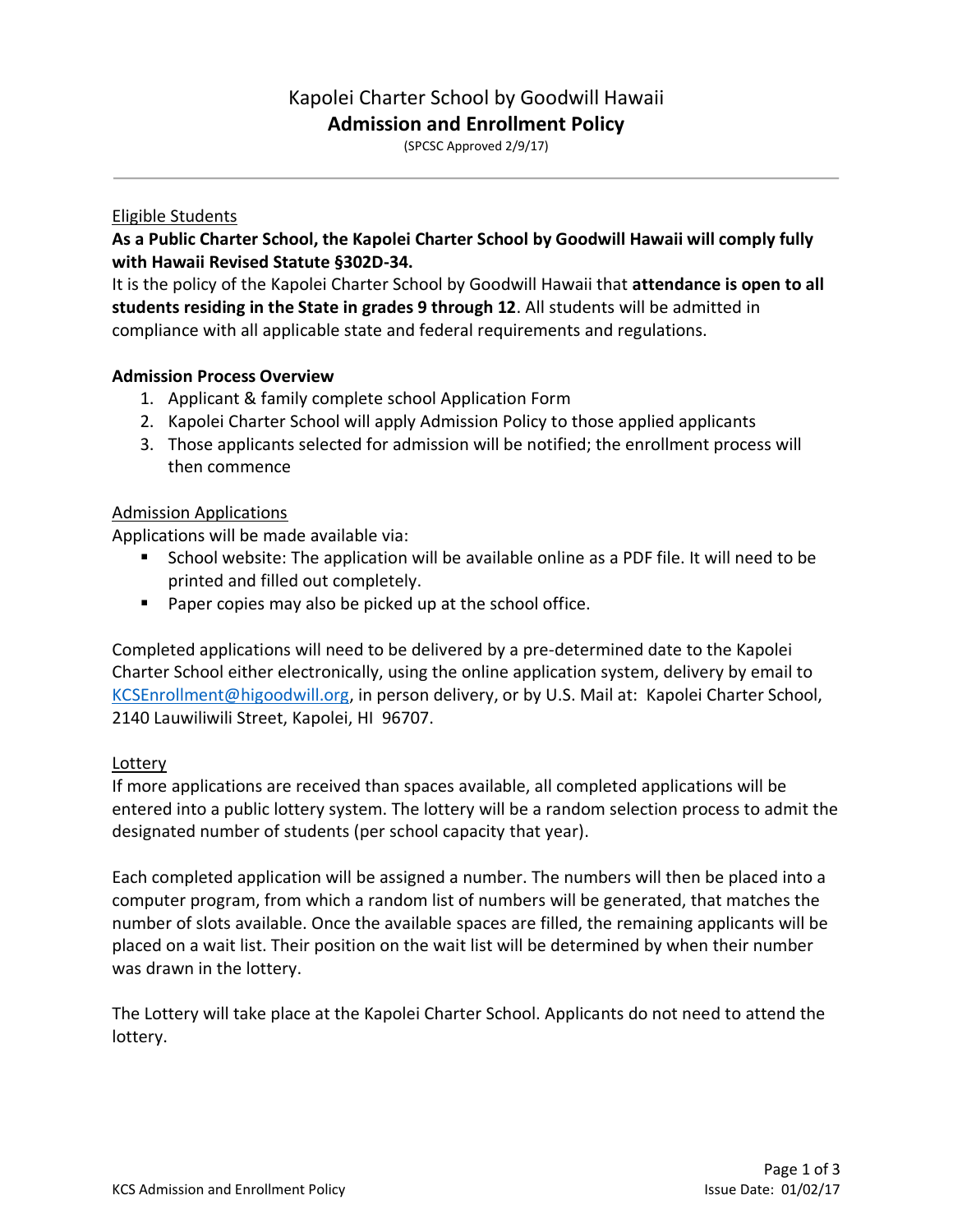# *Lottery Exemptions*

- Current students of KCS applying for the following school year will be "accepted" as the first group.
- **EXEDENT Steps** of Kapolei Charter School students will be "accepted" as the second group.
- Participants of Goodwill Hawaii Youth Programs will be accepted as the third group. Enrollment will not exceed 10% of total student enrollment.

# Selection Notification

The Kapolei Charter School staff will inform the students/families whose names were selected in the lottery. Notification will be made by letters. Students who are offered enrollment must accept or decline, and complete the enrollment process per the deadline stated in the notification letter.

The students who were not selected in the lottery will be notified as such via a letter. They will be placed on the wait-list for the upcoming school year. Students who were not accepted will need to re-apply each year.

# Wait List Procedures

During the academic year, some students will leave the school (either by graduating or by withdrawing from the school). When this happens, the student's vacated space in the school is back-filled by students on the wait list.

Students are queued until the next new student orientation takes place. To accelerate their integration into the school, students on the wait list are encouraged to fill out the enrollment packet and locate their transcript prior to being notified of an open space. Students will be selected from the wait list based on their position established by the random lottery.

#### **Enrollment Process Overview**

Once the students are accepted into the Kapolei Charter School (KCS), they and their families will be asked to complete the Enrollment/Intake Process. This consists of the following:

- 1. Completion of Enrollment Forms and submission of all required documents.
- 2. Guardian's completion of form authorizing student records be sent to KCS.
- 3. Attendance at an "Information Session" on-site at KCS.
- 4. Parent-Teacher Conference. This will allow the parents to get to know their child's teacher, and to share pertinent information about their child.
- 5. New Student Orientation. All new students will attend a half-day Orientation, held onsite at KCS prior to school start.
- 6. Once a family has been notified that their child has been accepted, they have fifteen days from the date of the acceptance letter to make payment for the student supply fee. In the event the family is unable to pay for the student fees due to financial difficulties, it is the responsibility of the family to submit, in writing, a request for extended time to make the payment or for a partial or full payment waiver. Financial assistance may also be available from Goodwill Hawaii.
- 7. Accepted students must successfully complete the enrollment process within 30 days of acceptance. Students are required to attend the first full week of school unless prior